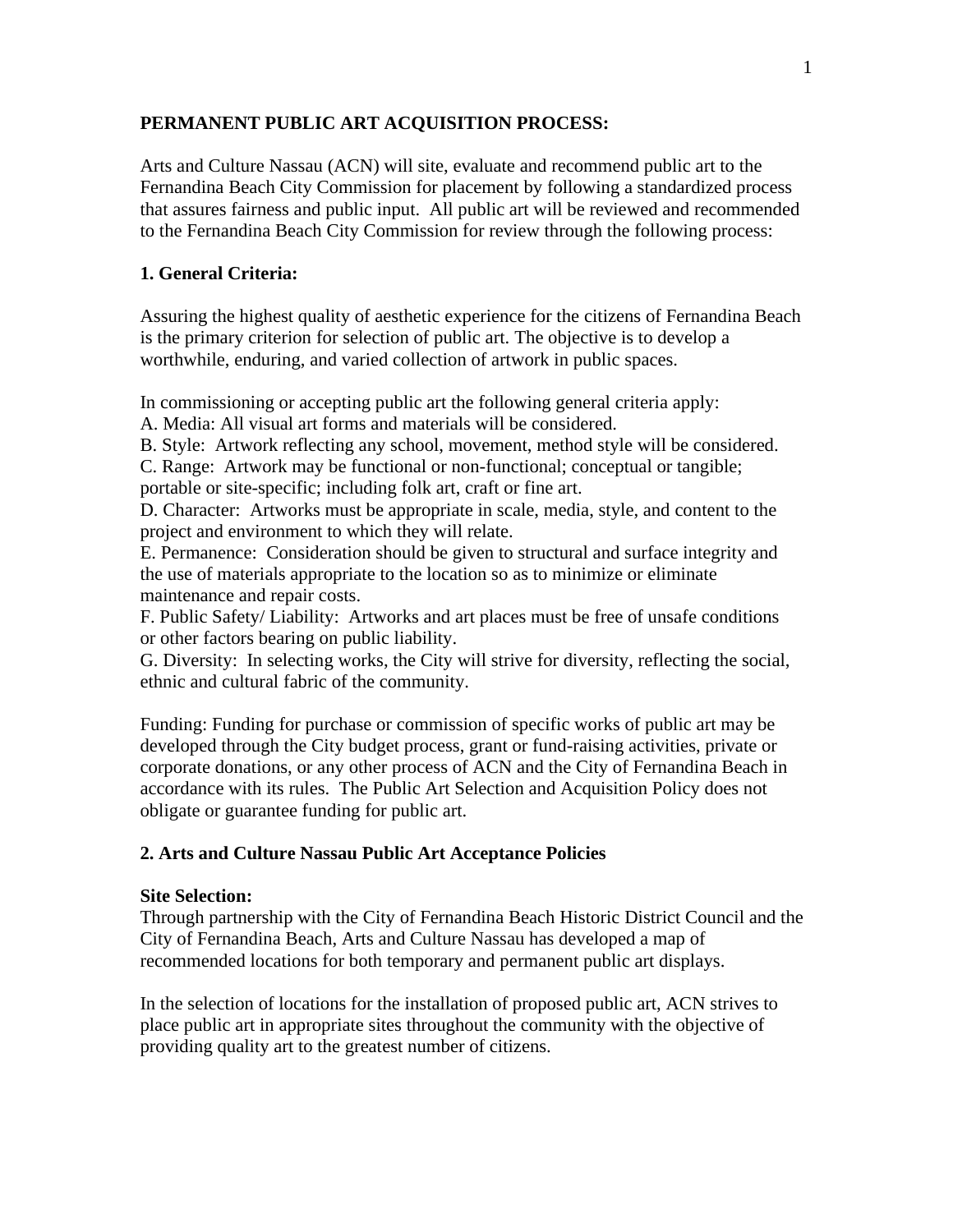The objective is to develop a worthwhile, enduring, and varied collection of artworks in City public spaces that enhances, enlivens, and enriches the City while reflecting the values of the community.

#### **Selection Process:**

All public art in Fernandina Beach will be determined through a process overseen by ACN. The objective of the ACN selection process is to allow for broad representation of both Commission and community interests in the selection of public art.

For each approved site for public art, ACN will oversee the art selection process. For permanent artwork, recommendations will be forwarded to the City Commission for approval.

Artwork may be selected by purchase, commission, donation, or by contract with the artist as part of a design team.

Selected artwork will be original work completed by the submitting artist.

The following criteria govern the selection of public art in the City of Fernandina Beach and will utilized by ACN during the process of review, selection and approval of public art:

A. Artistic Quality and Originality: The strength and originality and creativity of the artist's concept and demonstrated skill or craftsmanship.

B. Context: The appropriateness of the concept within the proposed architectural, geographical, socio-cultural, and historical context, including use of appropriate scale and materials for the site.

C. Diversity: Issues related to race, age, style, media of the art within the context. Emphasis will be on local and regional artists whenever possible.

D. Feasibility: Budget, timeline, and probability of success

E. Design & Construction: Issues related to fabrication of the installation, its durability, resistance to vandalism, long-term maintenance issues, and weather permanence.

F. Support: Demonstrated community agreement/support for the project. ACN may choose to create an advisory group to represent the community in the selection process. G. Public Safety: Meets any and all applicable building codes for public projects. Artist has shown due diligence in developing appropriate installation plans.

H. Other: ACN may adopt other project specific criteria pertinent to special considerations of the site, the project, or the Commission's specific intent, provided such criteria are clearly and completely stated.

#### **4. Administration of Program**

Arts and Culture Nassau will manage implementation of public arts programming as follows, coordinating with others (City staff as appropriate and necessary):

A. Encourage, identify, and accept public art sites, locations and projects.

B. Participate in the coordination and development of funding sources to support the Public Art Program.